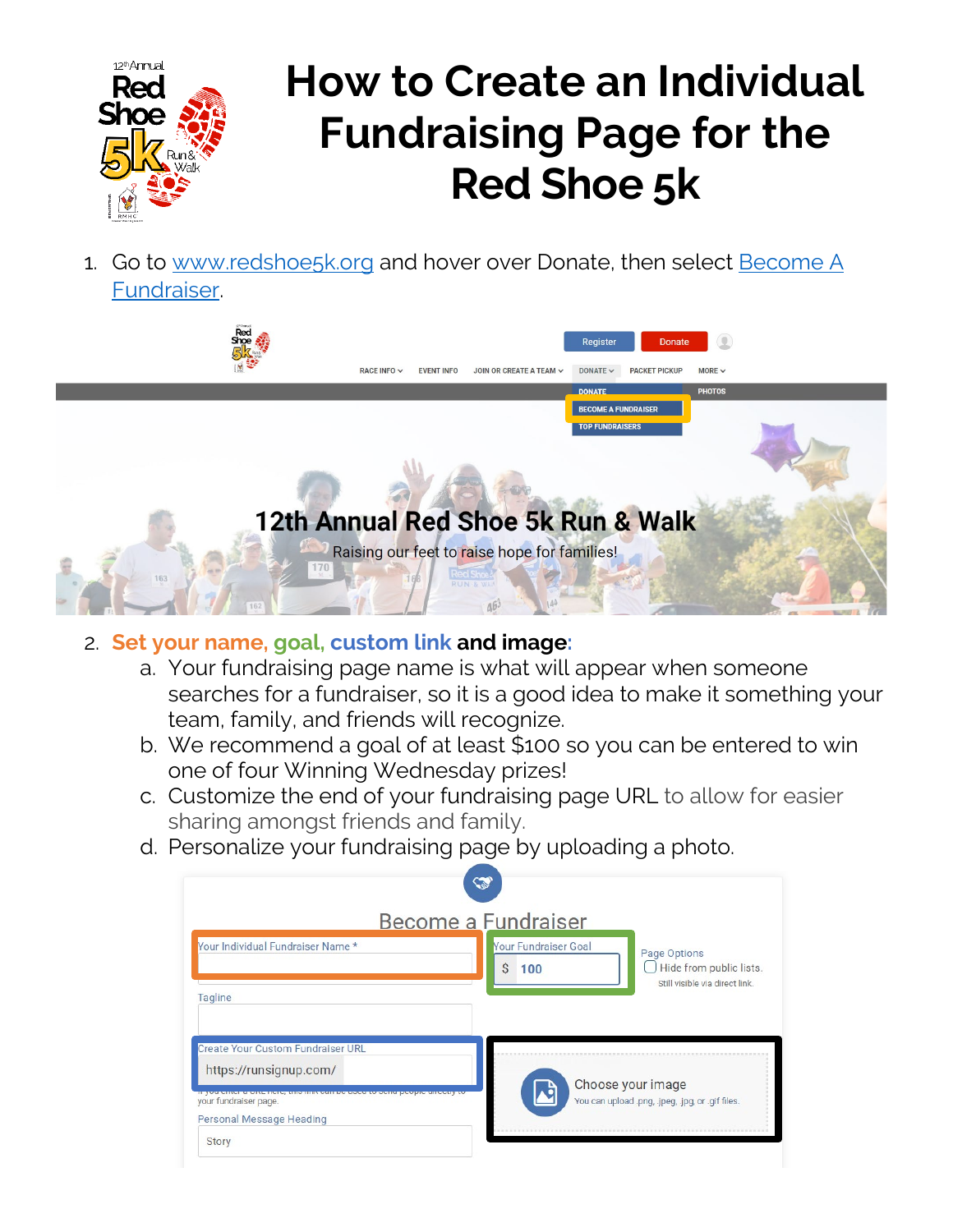| File Edit View Insert Format Tools                                                                                                                                                                                                                                                                                                                                              |                        |      |   |                                     |  |                                                |  |  |
|---------------------------------------------------------------------------------------------------------------------------------------------------------------------------------------------------------------------------------------------------------------------------------------------------------------------------------------------------------------------------------|------------------------|------|---|-------------------------------------|--|------------------------------------------------|--|--|
| $A \vee P$<br>в<br>Paragraph<br>$\checkmark$                                                                                                                                                                                                                                                                                                                                    | I<br>⊻                 | 狂 狂! | P | $\leftrightarrow$ $\leftrightarrow$ |  | $\begin{array}{cc} 5 & 4 \\ 6 & 3 \end{array}$ |  |  |
| I'm asking for donations to Ronald McDonald House Charities of Greater Washington, D.C. I've chosen this nonprofit<br>because their mission means a lot to me, and I hope you'll consider contributing to support families with a hospitalized child.<br>I've included information about The Red Shoe 5k and Ronald McDonald House Charities of Greater Washington, D.C. below. |                        |      |   |                                     |  |                                                |  |  |
| If you would like to go beyond a donation and join me as we raise our feet to raise hope for families, then please register for the<br>virtual or in-person 5k. In-person participants will join us at the Capital Canopy on National Plaza at National Harbor, MD<br>20745. Virtual participants can join wherever they are!                                                   |                        |      |   |                                     |  |                                                |  |  |
| Celebrating 12 years of the Red Shoe 5k: The Red Shoe 5k Run and Walk is the one and only annual event held by<br>RMHCDC to raise critical funding for our programs and the families that we serve. Though as the event grows and changes,<br>$P \gg B$                                                                                                                         |                        |      |   |                                     |  |                                                |  |  |
|                                                                                                                                                                                                                                                                                                                                                                                 |                        |      |   |                                     |  |                                                |  |  |
|                                                                                                                                                                                                                                                                                                                                                                                 |                        |      |   |                                     |  |                                                |  |  |
|                                                                                                                                                                                                                                                                                                                                                                                 | <b>Team Fundraiser</b> |      |   |                                     |  |                                                |  |  |
| Join a Team Fundraiser                                                                                                                                                                                                                                                                                                                                                          |                        |      |   |                                     |  | Create a Team Fundraiser                       |  |  |
| (No Team Fundraiser)                                                                                                                                                                                                                                                                                                                                                            |                        |      |   | <b>No</b>                           |  |                                                |  |  |
| <b>Search Team Fundraisers</b>                                                                                                                                                                                                                                                                                                                                                  |                        |      |   |                                     |  |                                                |  |  |

- 3. **Customize your Personal Message:** Give your audience a reason to support! a. Heading: Ex: "Meera Goes The Distance for RMHCDC!"
	- b. Personal Message: Share why RMHCDC and the 5K is important to you.
		- i. Ex: I am raising my feet to raise hope for families! When families have a sick child that needs specialized treatment miles or even states away, Ronald McDonald House Charities of Greater Washington, DC (RMHCDC) gives them a "home-away-from-home" that keeps families close to each other and the care they need.

RMHCDC is hosting their 12th Annual Red Shoe 5k to give our community a way to come together, show support for, and make a positive impact on these families.

Will you help me meet my goal of \$XXX to help provide a stay for families in need? Every donation, no matter the size, will make a difference. Thank you!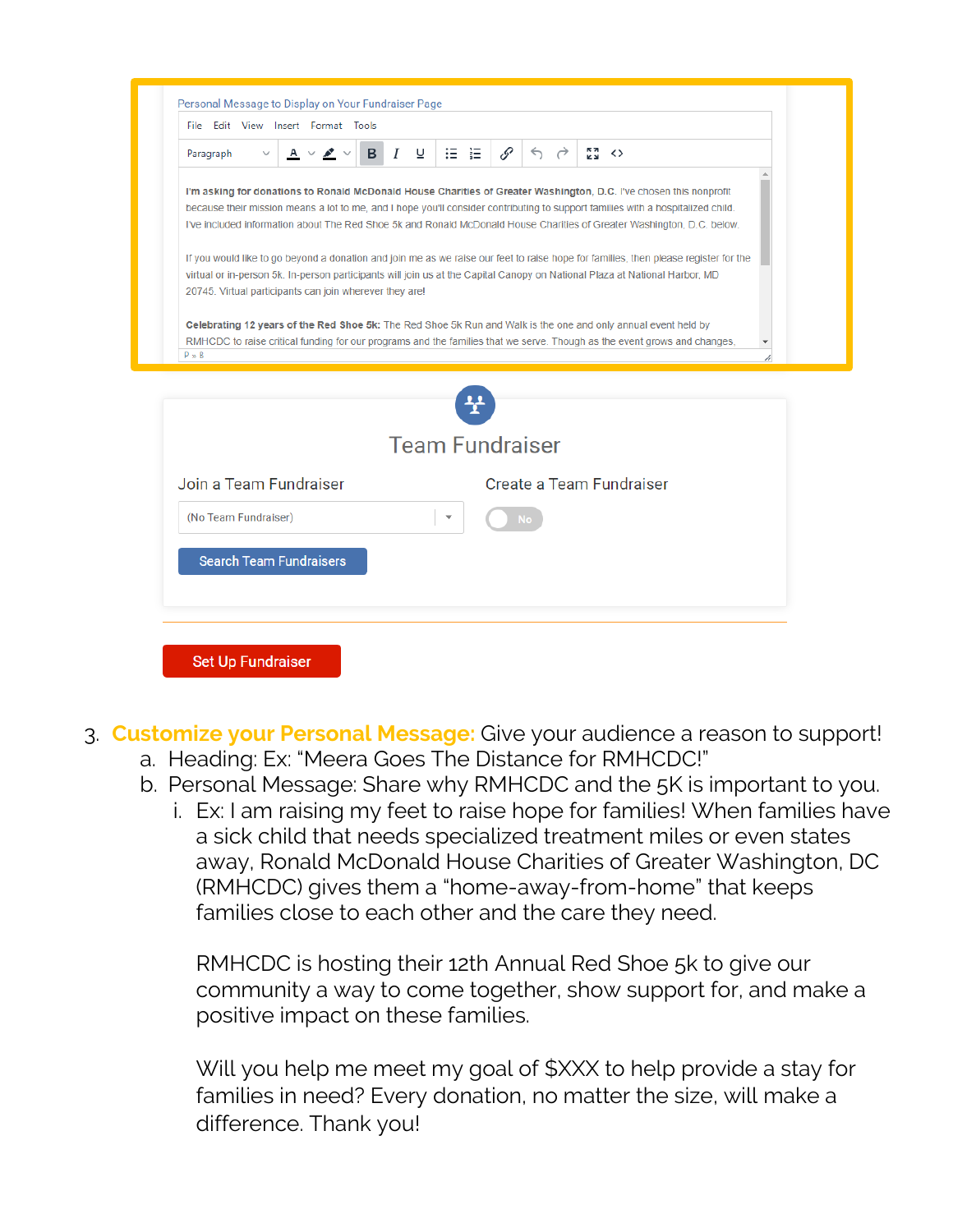- 4. You can join or create a Fundraising Team.
- 5. Click Set Up Fundraiser: Your fundraising page is now created and active! Login to your account to see donations, send emails, and more.

## **Accessing Your Page**

To access and continue managing your fundraising page after setup go to [www.redshoe5k.org.](http://www.redshoe5k.org/) Sign in at the top right by hovering over the silhouette and clicking [Sign In.](https://runsignup.com/Login)



Once logged in, you can view donations made to your page by clicking on the "My Fundraisers" page, then "View Donations." We will send a thank you to donors on your behalf, but it is always a good idea to reach out personally to say thank you!

|               | <b>Fundraising</b>                     | <b>Groups</b>                                                           | <b>Corporate Teams</b>                               |
|---------------|----------------------------------------|-------------------------------------------------------------------------|------------------------------------------------------|
|               |                                        |                                                                         |                                                      |
| Run<br>Signup | <b>March 1, 2020 - March</b><br>2,2020 | <b>Michael Smith</b><br>Race: RunSignup Marathon                        | <b>Edit Fundraiser</b><br>甾<br><b>View Donations</b> |
|               | <b>Goal: \$150</b>                     | Runner: Kevin Lai                                                       |                                                      |
|               |                                        | $\mathcal{O}'$ https://runsignup.com/Race/58526/Donate/PJrX0xHvqF3TdU9j |                                                      |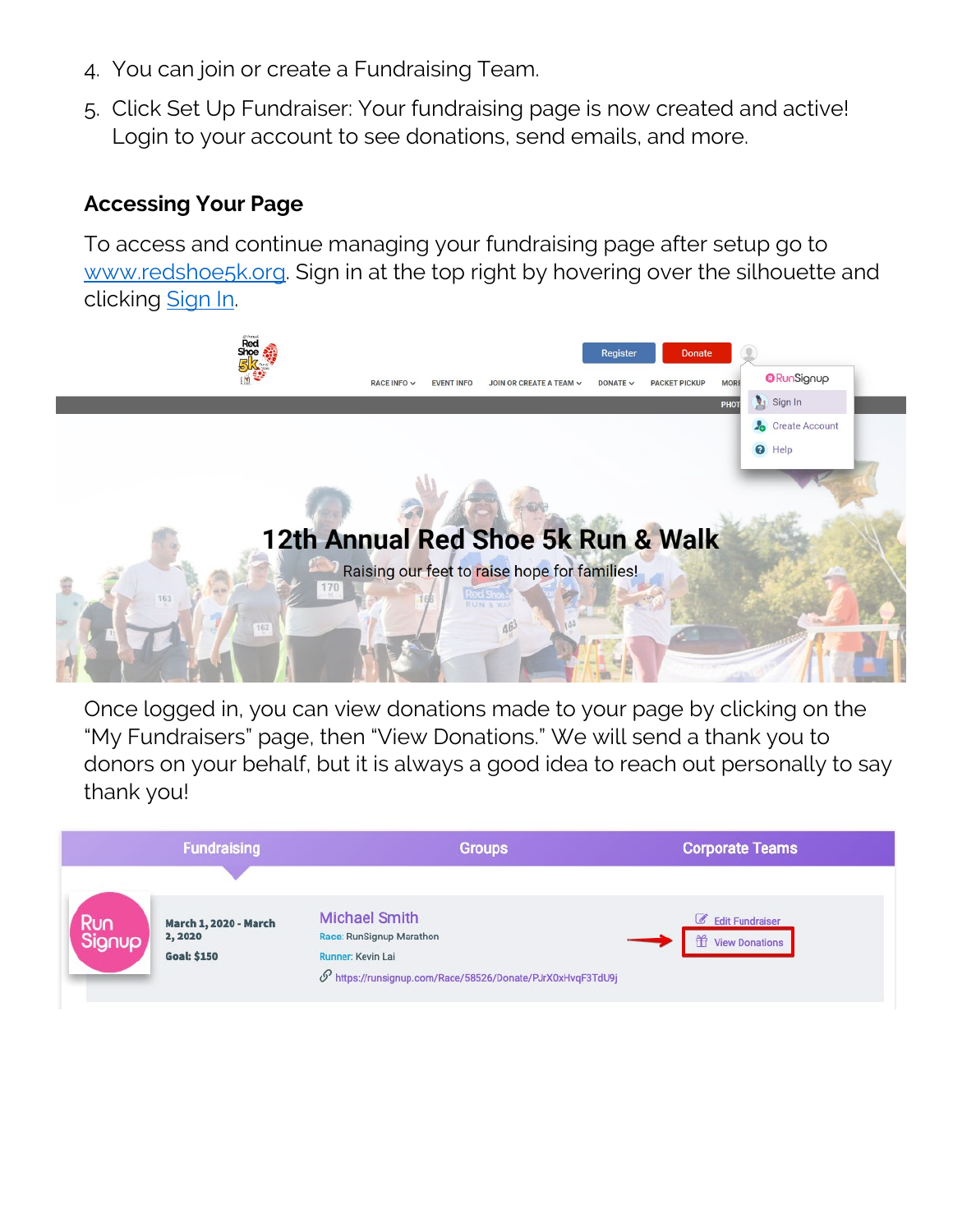## **Donations for Fundraiser: Michael Smith**

Number of Donations: 1 Total Donations: \$25.00

| <b>AMOUNT</b><br><b>PAID</b> | <b>DONATION</b><br><b>AMOUNT</b> | <b>DONATION</b><br><b>DATE</b> | <b>NAME</b>  | <b>E-MAIL</b>      | <b>ADDRESS</b> | ON<br><b>BEHALF</b><br>OF | <b>DONATION</b><br><b>LEVEL</b> | <b>FUNDRAISER</b> |
|------------------------------|----------------------------------|--------------------------------|--------------|--------------------|----------------|---------------------------|---------------------------------|-------------------|
| \$25.00                      | \$25.00                          | 03/26/2019<br>12:00am          | Ron<br>Synup | info@runsignup.com | <b>US</b>      | Ron<br>Synup              |                                 | Michael<br>Smith  |
| Download as CSV              |                                  |                                |              |                    |                |                           |                                 | Page 1 of 1       |

#### **Sharing Your Fundraiser**

On the "My Fundraisers" page, click "Fundraiser URL," open up the "Manage Fundraiser" options, and click on "Links/Sharing", in order to find your fundraiser sharing options.

| <b>Run</b><br>Signup                      | <b>RunSignup Marathon</b><br>Sun March 1 - Mon March 2, 2020<br>Moorestown, NJ US 08053 9 Directions                                                                                                                                                                |
|-------------------------------------------|---------------------------------------------------------------------------------------------------------------------------------------------------------------------------------------------------------------------------------------------------------------------|
| Race Home                                 | <b>Fundraiser: Michael Smith</b><br>$f$ $\bullet$ $\bullet$ $f$ $\bullet$<br>Your fundraiser URL is https://runsignup.com/Race/58526/Donate/PJrX0xHvgF3TdU9j. Please send this URL to anyone wishing to donate to your                                              |
| My Registration<br><b>Edit Fundraiser</b> | fundraiser.                                                                                                                                                                                                                                                         |
| <b>View Donations</b>                     | To embed a donation widget into you own web page, copy the code below into your HTML file.<br><script src="https://runsignup.com/js/widget2.js?page=race-&lt;br&gt;donation&amp;raceId=58526&amp;raceFundraiserId=394227" type="text/javascript"></script><br>>br/> |
| Links/Sharing                             | <noscript><p>Sorry, you must enable javascript to view this content from <a<br>href="https://runsignup.com/"&gt;https://runsignup.com/.</a<br></p></noscript>                                                                                                       |
|                                           | <b>Back to Fundraisers</b>                                                                                                                                                                                                                                          |

Here you will find your Fundraiser URL, which you can copy and share with people who are interested in donating to your fundraiser.

You can click "Send Email", to send out an email to your contacts, requesting that they help support your fundraiser.

And if you have a website that you would like to embed a widget for your fundraiser into, then copy the code that is supplied here, and paste it into any section of your website that allows HTML code.

There are also buttons you can use to quickly share your page link via social media. Read on to learn how to connect your fundraising page directly to a Facebook fundraiser.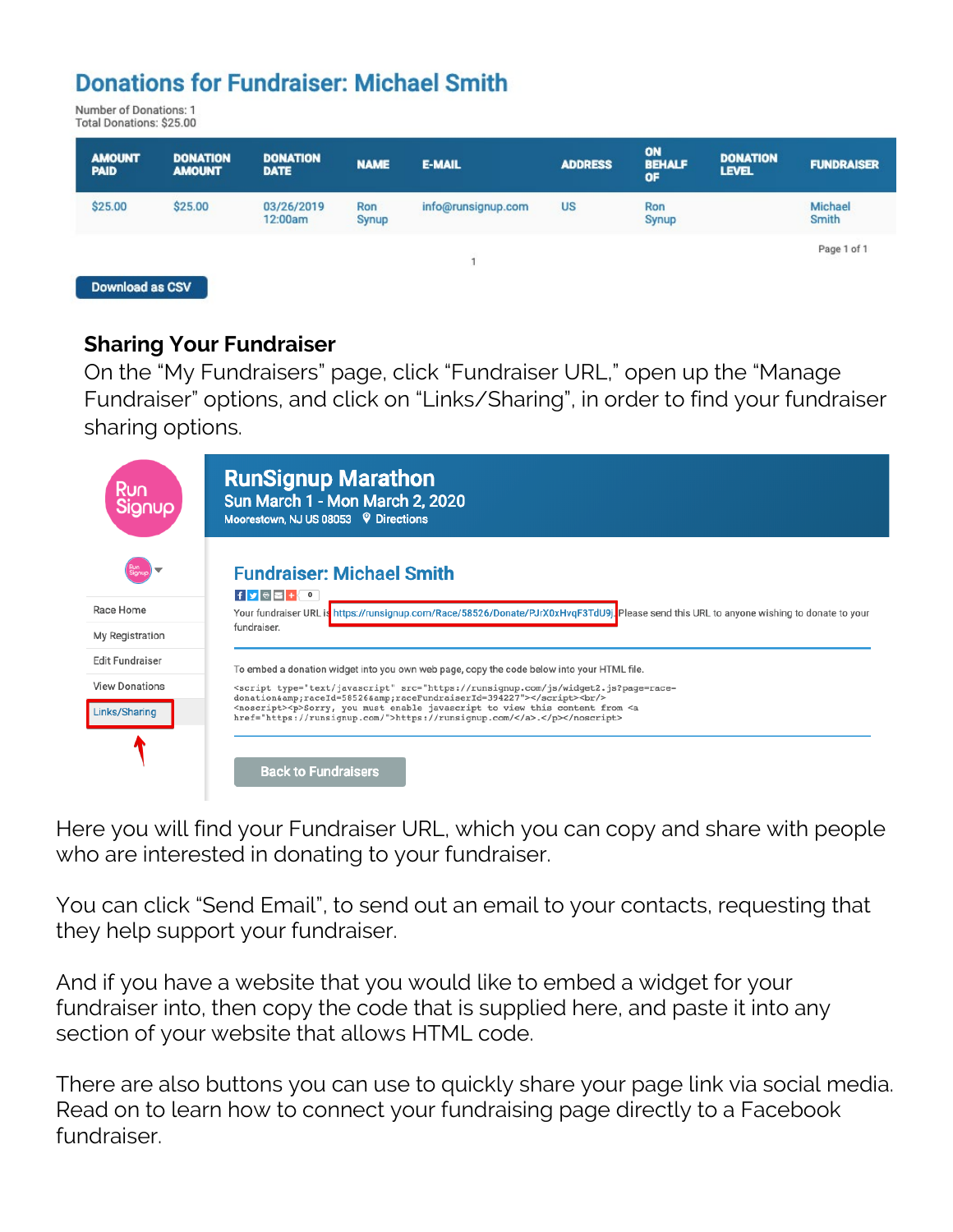## **Connect Your Fundraising Page to a Facebook Fundraiser**

You can now raise more and reach your fundraising goal faster by creating a Facebook Fundraiser directly from your RunSignup Fundraising Page! Any money that is raised on Facebook will count towards your overall fundraising goal. **On average, connected fundraisers raise over \$150 through Facebook.** Facebook's powerful social network and ease of use make it easy for your fundraisers to ask their friends for donations.

For your Facebook Fundraiser to count towards your fundraising goal, you must follow the instructions to create your Facebook Fundraiser.

- 1. [Sign In](https://runsignup.com/Login) to RunSignUp.
- 2. Go to your [Profile.](https://runsignup.com/Profile)
- 3. Scroll down to your Fundraising section of your profile.
- 4. Click on your fundraiser name to go to your fundraising page.

| Fundraising                                                          | <b>Groups</b>                                                                                                            | <b>Corporate Teams</b>                         |
|----------------------------------------------------------------------|--------------------------------------------------------------------------------------------------------------------------|------------------------------------------------|
| <b>January 1, 2021</b><br><b>Goal: \$200</b><br><b>Raised: \$110</b> | Joe Smith<br>Hace: Facebook Fundraising for your Nonprofit Race<br>Runner: Joe Smith<br>P https://runsignup.com/joesmith | <b>&amp;</b> Edit Fundraiser<br>View Donations |

1. On your Fundraiser page, click **Create Your Fundraiser on Facebook**!